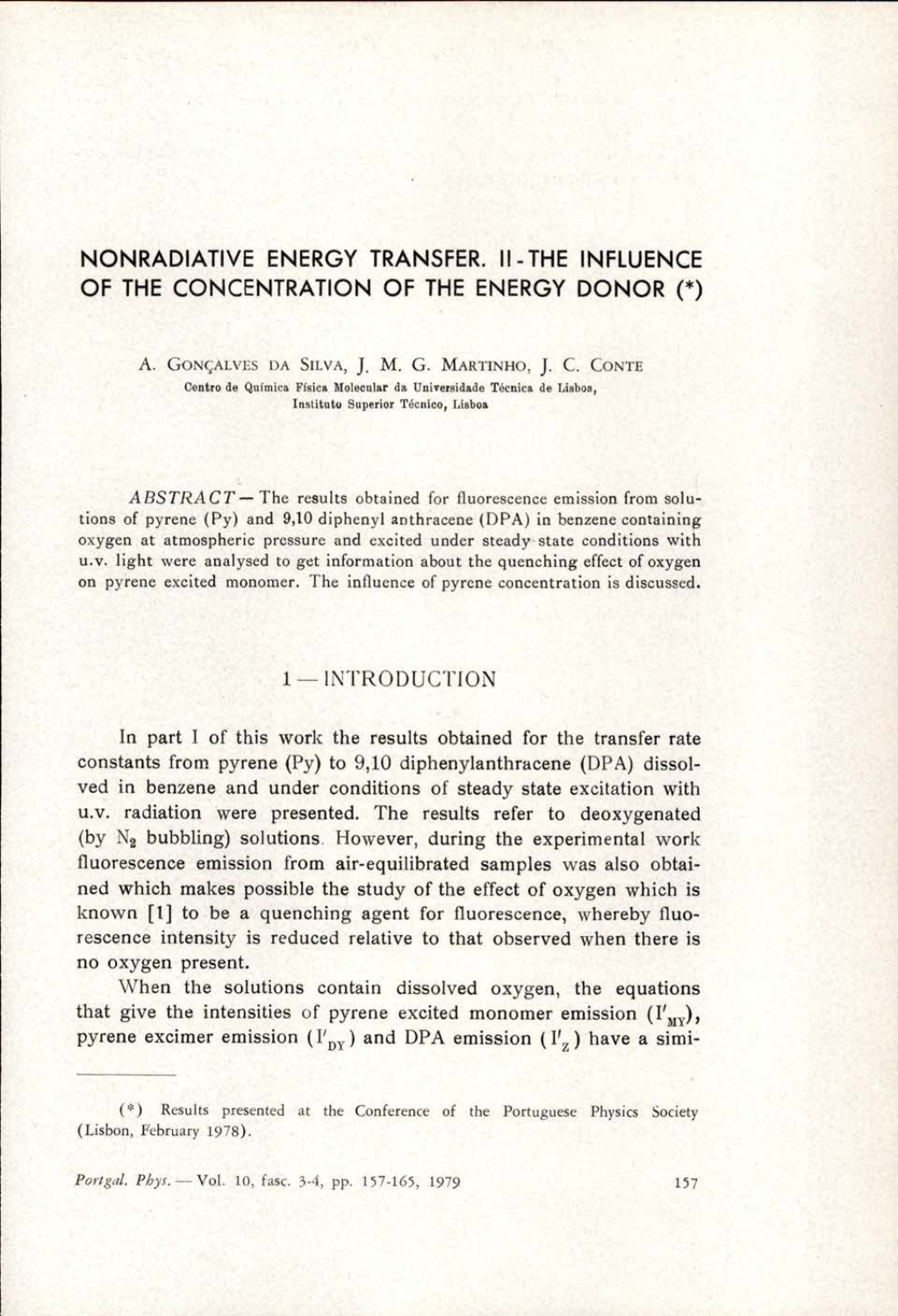lar form to those that can be derived for deoxygenated samples in similar conditions [2], namely

$$
I'_{\text{MY}} = \frac{c'_{\text{MY}}}{(1 + \sigma''_{\text{ZY}} c_{\text{Z}}) c'_{\text{AY}} + c_{\text{Y}}} q'_{\text{MY}} I_o
$$
 (1)

$$
I'_{DY} = \frac{c_Y}{(1 + \sigma_{ZY}^{\prime m} c_Z) c'_{BY} + c_Y} q'_{DY} I_o
$$
 (2)

$$
I'_{z} = \frac{\sigma_{zY}^{m} c_{x} c'_{yY}}{(1 + \sigma_{zX}^{m} c_{z}) c'_{yY} + c_{y} q'_{z} I_{o}}
$$
(3)

where the quantum efficiencies  $q'_{\text{MY}}$   $q'_{\text{DY}}$  and  $q'_{\text{Z}}$ , the half-value concentration  $c'_{N}$  and the «Stern-Volmer constant» for transfer from the energy donor monomer  $\sigma''_{zx}$  in the presence of oxygen are related whith the corresponding quantities for deoxygenated samples through the «Stern-Volmer constants» for oxygen quenching defined as

$$
\mathcal{X}'_{\mathbf{M}\mathbf{Y}} = \mathbf{k}'_{\mathbf{M}\mathbf{Y}} \quad \tau_{\mathbf{M}\mathbf{Y}} \tag{4}
$$

$$
\mathcal{X}'_{\text{DY}} = \mathbf{k'}_{\text{DY}} \quad \tau_{\text{DY}} \tag{5}
$$

$$
\mathcal{X}'_z = k'_z \ \tau_z \tag{6}
$$

 $\tau_{\text{MY}}$ ,  $\tau_{\text{DY}}$  and  $\tau_{\text{Z}}$  being the decay constants for Py excited monomer and excimer emission and DPA emission, respectively and  $k'_{\text{MY}}$ ,  $k'_{\text{DY}}$ ,  $k'_{\text{Z}}$  the rate constants for oxygen quenching corresponding to the same entities.

As a matter of fact, in terms of the quantities defined in part I

$$
q'_{\text{MY}} = \frac{q_{\text{MY}}}{1 + \mathcal{X}_{\text{MY}} \left[ 0_2 \right]}
$$
 (7)

$$
q'_{\text{DY}} = \frac{q_{\text{DY}}}{1 + \mathcal{X}'_{\text{DY}} \left[ 0_2 \right]} \tag{8}
$$

Portgal. Phys. - Vol. 10, fasc. 3-4, pp. 157-165, 1979

158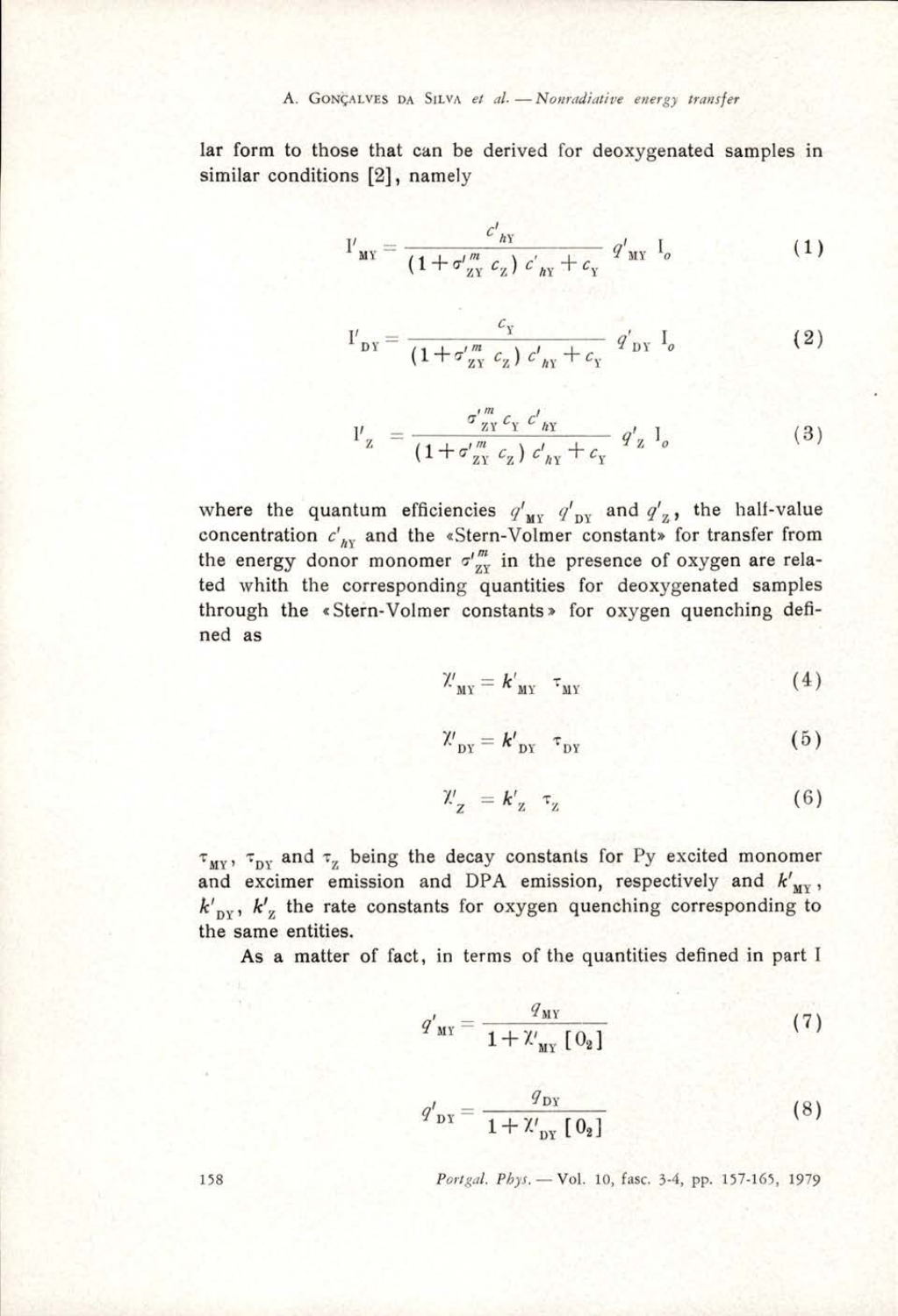A. GONÇALVES DA SILVA et al. -- Nonradiative energy transfer

$$
q'_{z} = \frac{q_{z}}{1 + \mathcal{X}_{z} [0_{z}]} \tag{9}
$$

$$
\sigma_{_{\mathbf{Z}\mathbf{Y}}}^{\prime \, m} = \frac{\sigma_{_{\mathbf{Z}\mathbf{Y}}}^m}{1 + \mathcal{X}_{_{\mathbf{M}\mathbf{Y}}} \, [\, \mathbf{0}_2\, ]} \tag{10}
$$

$$
c'_{\text{AY}} = c_{\text{HY}} \frac{1 + \mathcal{X}_{\text{MY}} \left[ 0_2 \right]}{1 + \mathcal{X}_{\text{DY}} \left[ 0_2 \right]} \left( 1 + \mathcal{X}_{\text{MDY}} \left[ 0_2 \right] \right) \tag{11}
$$

with

$$
\mathcal{U}_{\text{MDY}} = \frac{k'_{\text{DY}}}{k_{\text{DY}} + k_{\text{MDY}}}
$$
 (12)

 $k_{\text{MDY}}$  being the rate parameter for excimer dissociation and  $k_{\text{DY}}$  the reciprocal of the excimer decay constant.

## 3-EXPERIMENTAL RESULTS AND ANALYSIS

For solutions not containing DPA ( $c_2 = 0$ )

$$
\frac{1}{I'_{\text{MY}}} = a'_{\text{M}} + b'_{\text{M}} c_{\text{Y}} \tag{13}
$$

$$
\frac{c_{\mathbf{Y}}}{\mathbf{I'}_{\mathbf{DY}}} = a'_{\mathbf{D}} + b'_{\mathbf{D}} c_{\mathbf{Y}}
$$
 (14)

$$
\frac{I'_{DY}}{I'_{MY}} = b'_{DM} c_Y \tag{15}
$$

with

$$
\mathcal{L}_{\mathcal{A}}
$$

 $\mathcal{L}$ 

seal of a final started

 $1.93$ 

$$
a'_{\mathbf{M}} = \frac{1}{q'_{\mathbf{M} \mathbf{Y}} \mathbf{I}_o} \quad b'_{\mathbf{M}} = \frac{1}{c'_{\mathbf{M} \mathbf{Y}} q'_{\mathbf{M} \mathbf{Y}} \mathbf{I}_o}
$$
(16)

$$
a'_{\text{D}} = \frac{c'_{h\text{Y}}}{q'_{\text{DY}} I_o} \quad b'_{\text{D}} = \frac{1}{q'_{\text{DY}} I_o} \tag{17}
$$

$$
b'_{\text{DM}} = \frac{1}{c'_{\text{IV}}} \quad \frac{a'_{\text{M}}}{b'_{\text{D}}} \tag{18}
$$

Portgal. Phys. - Vol. 10, fasc. 3-4, pp. 157-165, 1979

159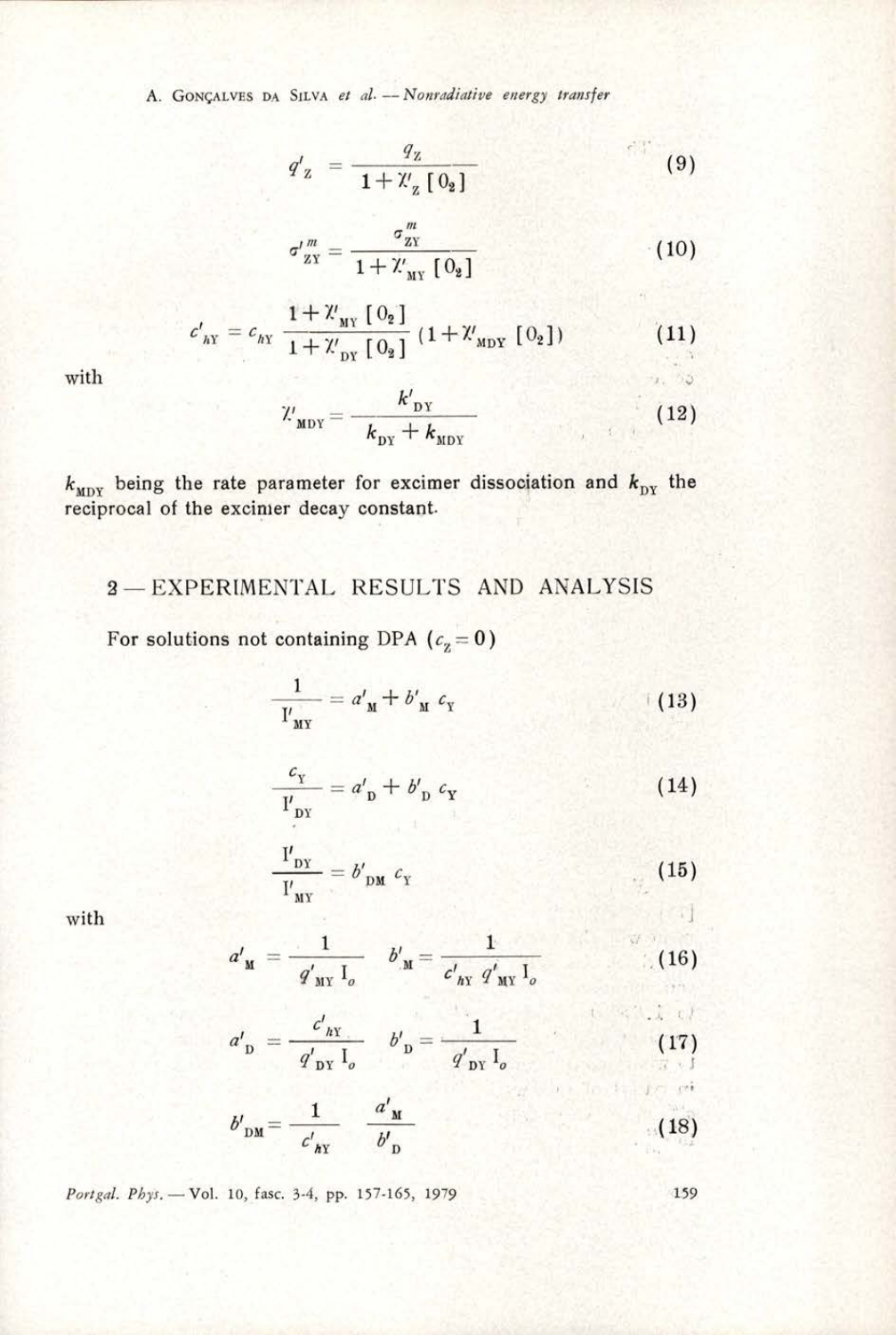A. GONÇALVES DA SILVA et al. - Nonradiative energy transfer

Then

$$
\varepsilon'_{\text{ny}} = \frac{a'_{\text{ny}}}{b'_{\text{ny}}} = \frac{a'_{\text{D}}}{b'_{\text{D}}} = \frac{a'_{\text{ny}}}{b'_{\text{D}}} = \frac{a'_{\text{ny}}}{b'_{\text{D}}b'_{\text{DM}}} \tag{19}
$$

The linear relationships (13) (14) and (15) are well verified, as it can be seen from figures 1, 2 and 3 and it is possible to obtain  $c'_{h\text{x}} = 11 \times 10^{-3}$  mole  $l^{-1}$ ,  $a'_{\text{M}} = 23.63$ ,  $b'_{\text{D}} = 12.63$ , while from the corresponding straight lines for deoxygenated samples one gets  $\epsilon_{xy} = 7 \times 10^{-4}$  mole 1<sup>-1</sup>,  $a_y = 1.40$ ,  $b_y = 4.23$ . Now from equations (7), (8), (9), (16), (17), and (18)

$$
\mathcal{X}'_{\mathbf{M}\mathbf{Y}}\left[0_{2}\right] = \frac{I_{o} \, q_{\mathbf{M}\mathbf{Y}}}{I_{o} \, q'_{\mathbf{M}\mathbf{Y}}} - 1 = 15.9 \tag{20}
$$

$$
\mathcal{W}_{\text{DY}}\left[0_{2}\right] = \frac{1_{o} q_{\text{DY}}}{I_{o} q_{\text{DY}}'} - 1 = 1.99\tag{21}
$$

If we take the values [3]  $k_{\text{MDY}} = 3.7 \times 10^6 \text{ s}^{-1}$ ,  $k_{\text{DY}} = 2.1 \times 10^7 \text{ s}^{-1}$  we further obtain

$$
\mathcal{X}_{\mathbf{M}DY} [0_2] = \frac{\mathcal{X}_{DY} [0_2]}{1 + k_{\mathbf{M}DY} / k_{\mathbf{D}Y}} = 1.70
$$
 (22)

With these values and the value  $c_{\text{av}} = 7 \times 10^{-4}$  mole. 1<sup>-1</sup>, using [11] it is possible to evaluate  $c'$ , = 10.7 × 10<sup>-3</sup> mole. 1<sup>-1</sup>, in agreement with the value obtained experimentally.

Since the measurements were made at constant temperature, concentration of oxygen, may be assumed to be constant and equal to  $1.6 \times 10^{-3}$  mole.  $1^{-1}$  [4]. This implies then that the quenching constant  $k'_{\text{MV}}$  does not depend on pyrene concentration in contrast to what happens with the rate transfer constant  $k_{yx}^m$  as it was shown in part I of this work. This being true, it is seen from (10) that  $\sigma_{ZY}^{\prime m}$  must vary with pyrene concentration, and be proportional to  $\sigma_{XY}^m$ .

160 Portgal. Phys. — Vol. 10, fasc. 3-4, pp. 157-165, 1979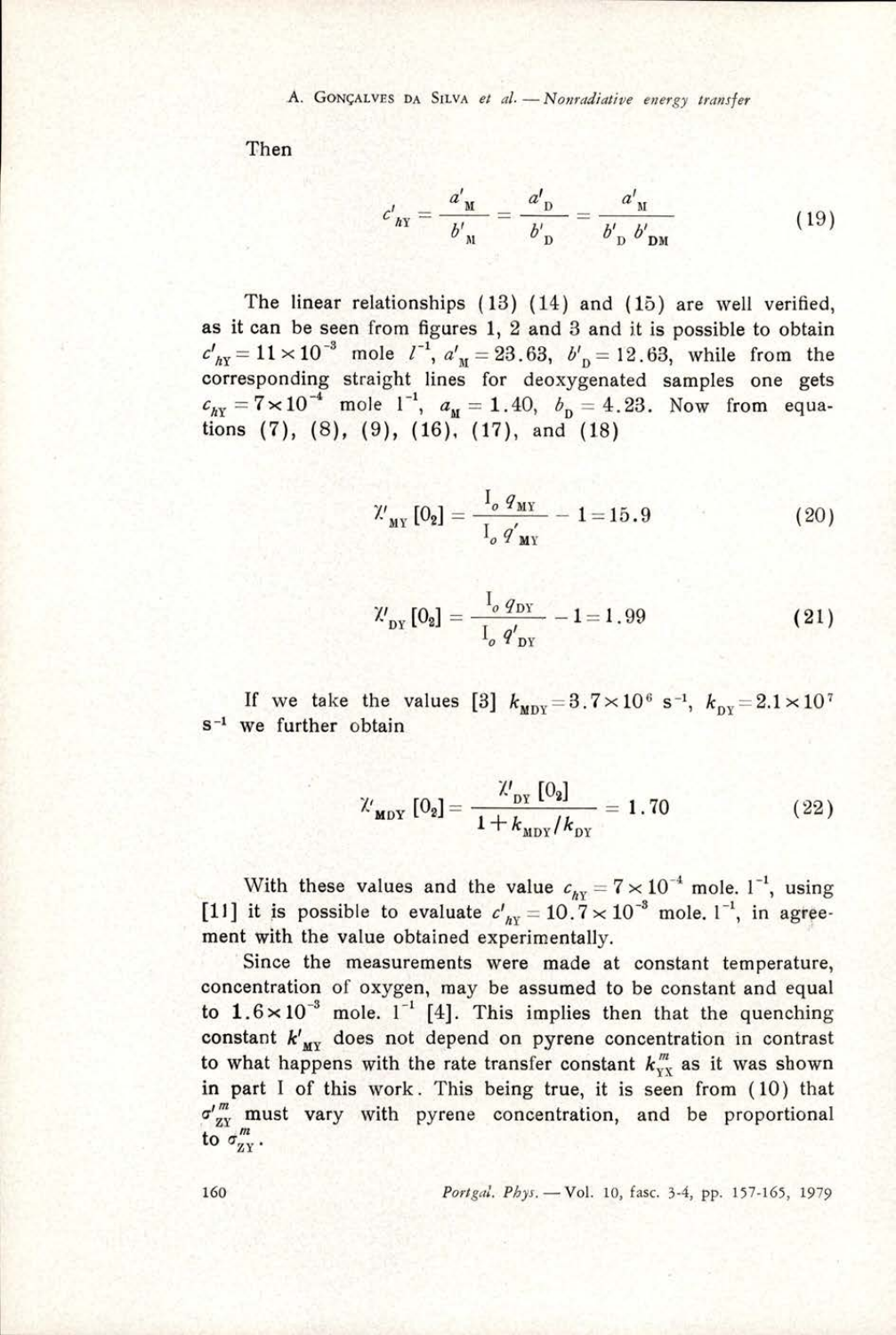

<sup>|</sup>Fig. 1— Reciprocal of Pyrene monomer fluorescence intensity as a function of Pyrene : concentration for air equilibrated pyrene solutions in benzene not containing DPA.



Fig. 2— The ratio between Pyrene concentration and excimer fluorescence intensity as a function of Pyrene concentration for air equilibrated pyrene solutions in benzene not containing DPA.

Portgal. Phys. - Vol. 10, fasc. 3-4, pp. 157-165, 1979 161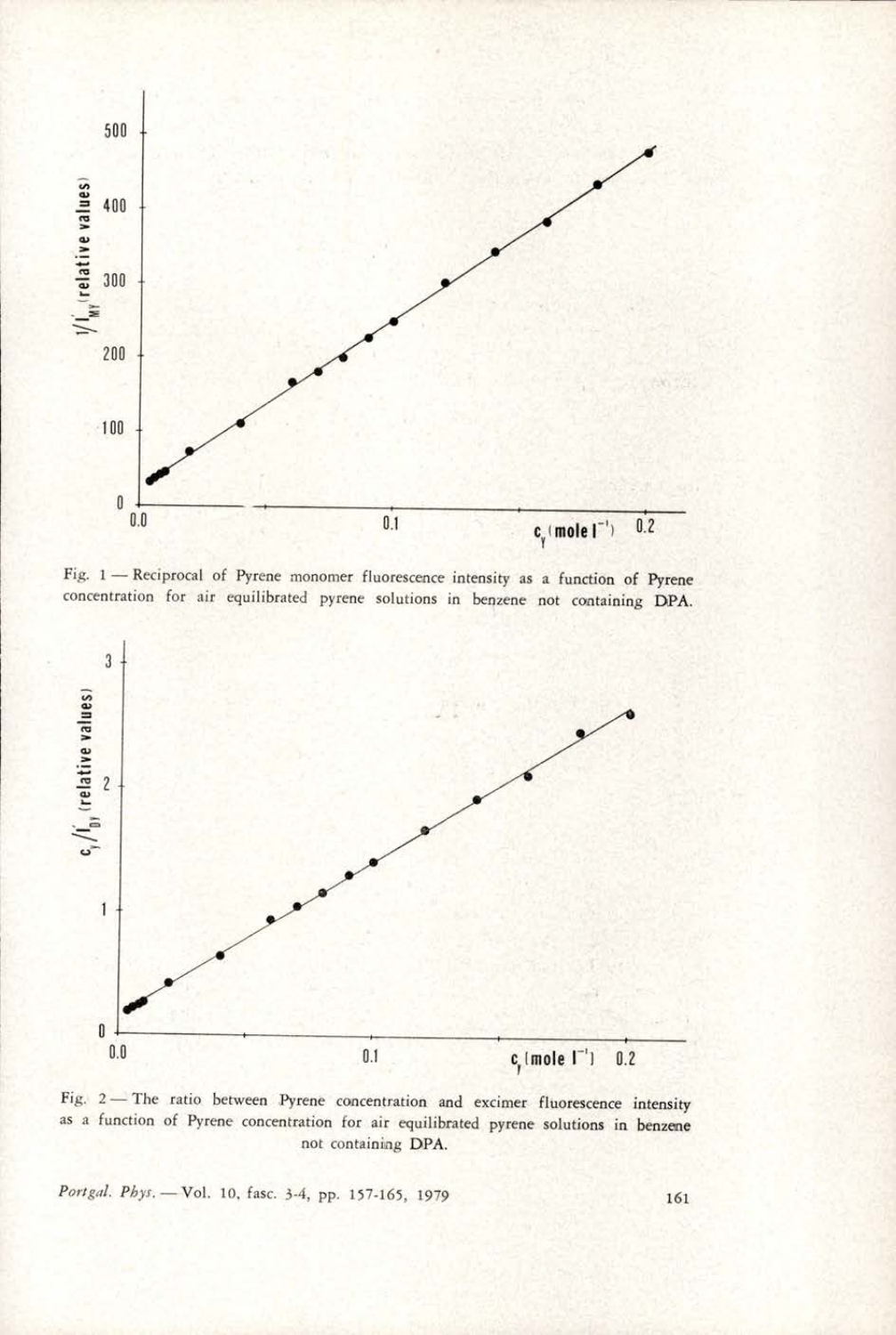To evaluate  $\sigma''_{zx}$  from the experimental results the same process as that used to evaluate  $\sigma'''_{zx}$  must be used. From (2)

$$
\frac{1}{I'_{DY}} = A'_D + B'_D c_g \tag{23}
$$

with

$$
A'_{\text{D}} = \frac{1}{I_o \ q'_{\text{DY}}} \left( \frac{c'_{\text{AY}}}{c_{\text{Y}}} + 1 \right)
$$
 (24)

$$
B'_{\text{D}} = \frac{1}{I_o \ q'_{\text{DY}}} \frac{c'_{\text{AY}}}{c_{\text{Y}}} \ \sigma'_{\text{ZY}}^{\text{m}} \tag{25}
$$

from which

$$
\sigma' \frac{m}{zY} = \frac{B'_{D}}{A'_{D}} \left( 1 + \frac{c_{Y}}{c'_{AY}} \right) \tag{26}
$$



Fig. 3 - The ratio between the fluorescence intensities of Pyrene excimer and monomer as a function of Pyrene concentration for air equilibrated pyrene solutions in benzene not containing DPA.

Portgal. Phys. - Vol. 10, fasc. 3-4, pp. 157-165, 1979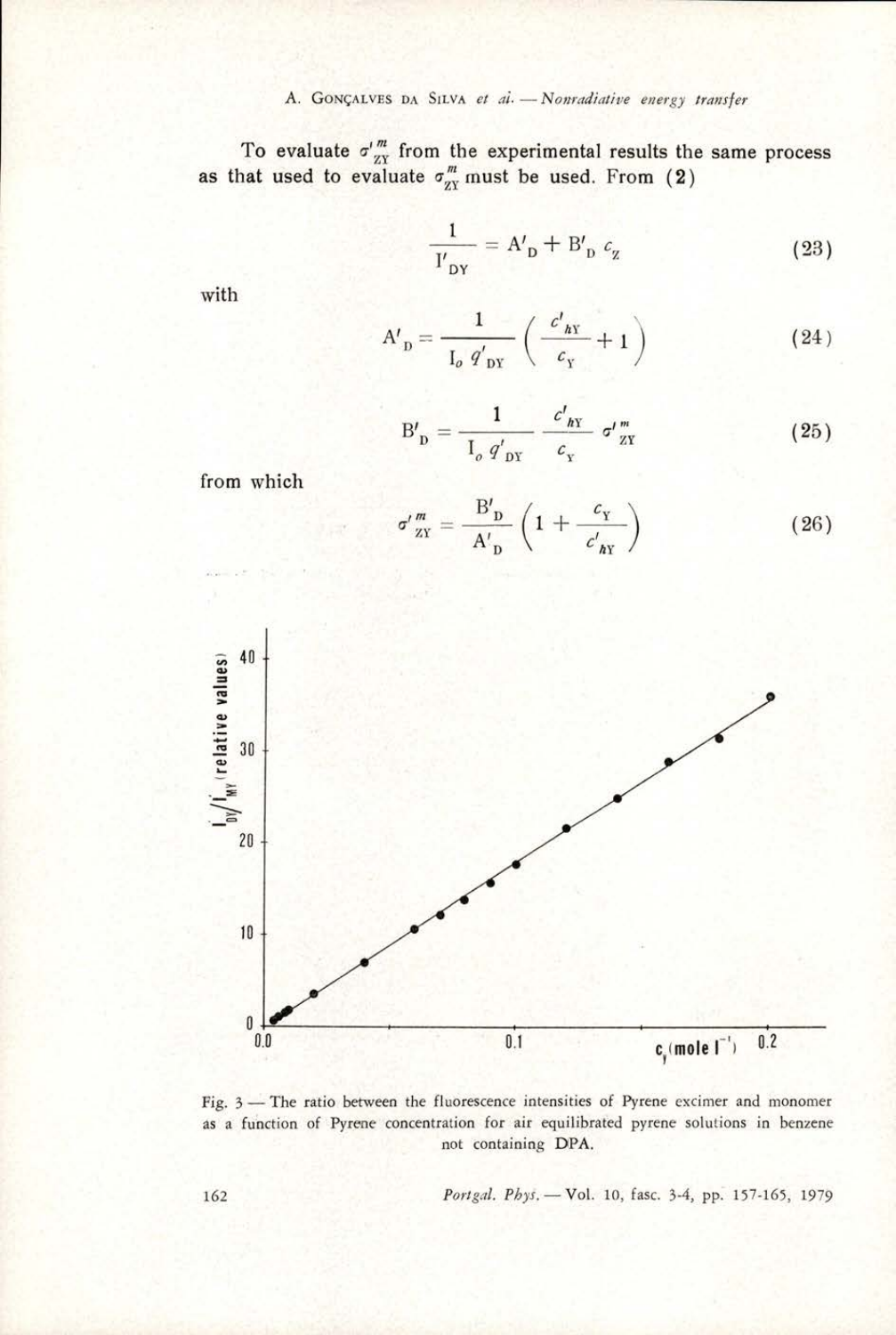#### A. GONÇALVES DA SILVA et al. - Nonradiative energy transfer

\_\_\_\_\_\_\_

If we take the values of  $I'_{\text{ny}}$  obtained for the same solutions as those used for the evaluation of the different values of  $\sigma_{XY}^m$  and indicated in Tabel I of Part I of this work it is possible to get the values of  $\sigma''_{xy}$ . These values are indicated in Table I. GONGALVES DA SILVA *et al.*<br>
ke the values of  $I'_{DY}$ <br>
by the evaluation of the evaluation of the evaluation of the set of this was values are indicate GONÇALVES DA SILVA *et al.*<br>
ke the values of  $I'_{DY}$ <br>
or the evaluation of the<br>
el I of Part I of this w<br>
se values are indicate<br>
TAB<br>  $C_Y$ <br>
(mole.  $l^{-1}$ )

| $c_{\scriptscriptstyle \rm Y}$ | $\sigma_{\rm ZY}^m$      |
|--------------------------------|--------------------------|
| (mole. $\iota^{-1}$ )          | $(l \text{ mole.}^{-1})$ |
| 0.200                          | 697.7                    |
| 0.180                          | 635.4                    |
| 0.160                          | 631.2                    |
| 0.140                          | 503.0                    |
| 0.120                          | 564.6                    |
| 0.100                          | 447.4                    |
| 0.090                          | 516.2                    |
| 0.080                          | 498.6                    |
| 0.070                          | 484.7                    |
| 0.060                          | 435.2                    |
| 0.040                          | 428.4                    |
| 0.020                          | 323.5                    |
| 0.010                          | 304.9                    |
| 0.008                          | 290.4                    |
| 0.006                          | 285.4                    |
| 0.004                          | 237.9                    |
|                                |                          |

| <b>TABLE I</b> |  |  |
|----------------|--|--|
|                |  |  |

Although  $\sigma_{\text{XY}}^{\prime m}$  varies with pyrene concentration as  $\sigma_{\text{ZY}}^m$  does, the fact is that the two quantities are not proportional. If now we consider equation (10) to be valid, this fact implies that  $k'_{\text{div}}$ must vary with  $c_y$ . In fact, using (10) we can obtain the curve in figure 4 which, in contrast with the conclusion reached before, would prove that the quenching effect of oxygen upon pyrene excited monomer would depend on an energy migration process among pyrene molecules, in a similar way as the nonradiative energy process discussed in Part I. **College** 

Portgal. Phys. - Vol. 10, fasc. 3-4, pp. 157-165, 1979 163

e edit an rei fiet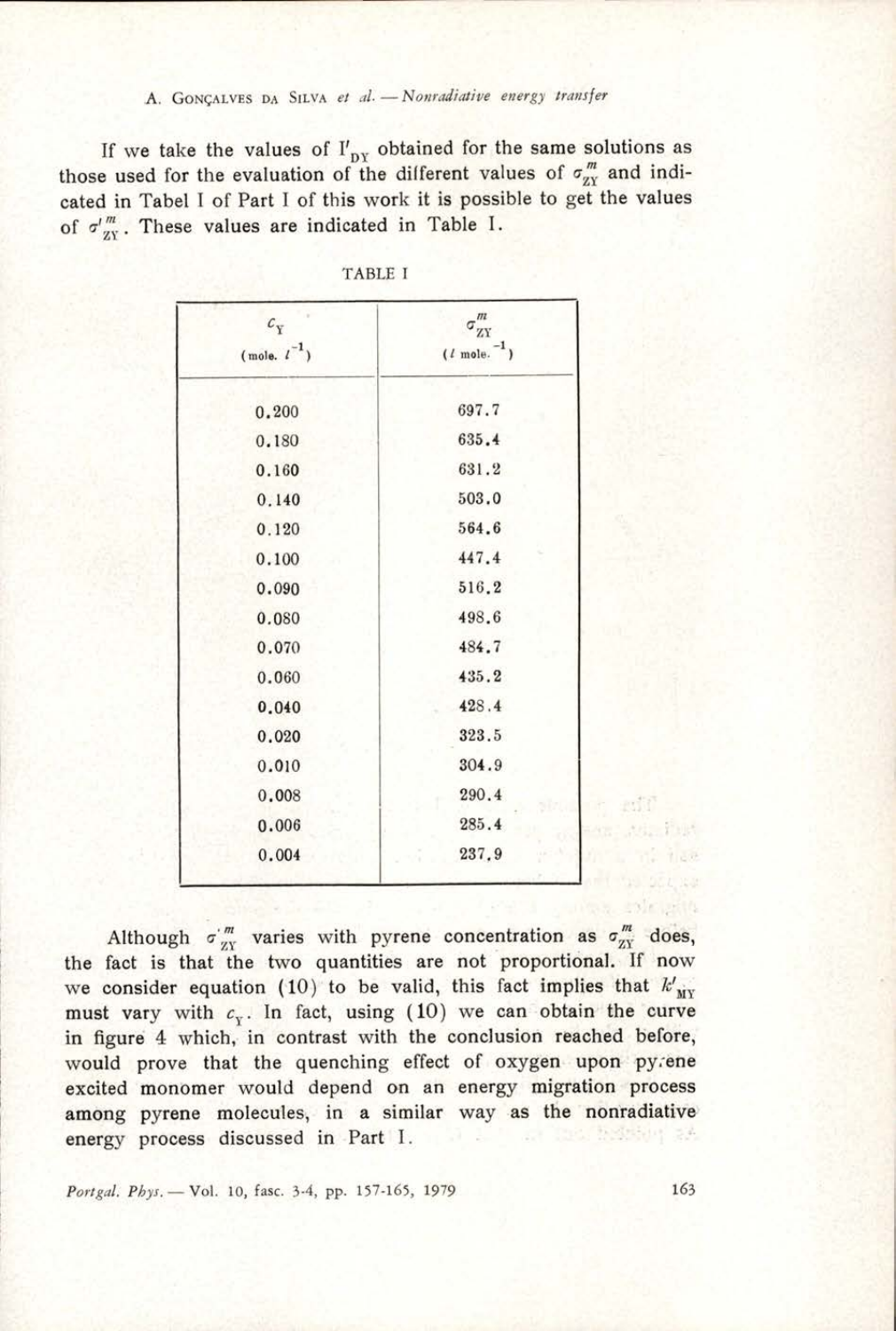A. GONGALVES Da SiLva et al. —- Nonradiative energy transfer



Fig. 4— The Stern Volmer rate constant for oxygen quenching of Pyrene monomer times oxygen concentration as a function of Pyrene concentration.

## 3 — CONCLUSIONS

The possible analogy between quenching processes and non radiative energy processes in binary systems has already been stressed in a number of publications [5]. On this basis, it would be expected that if before it reaches an acceptor molecule the energy migrates among energy donor molecules the same would happen before a quenching process would take place.

However the problem as it is presented here lies deeper. It has to'do with the consistency of the model. On one hand the results favour a model which does not give evidence for a variation of  $k'_{\text{MV}}$ with  $c_y$ . But this same fact can be used to reach the conclusion that this variation must exist.

It is known [6] that oxygen quenching may be a complex process. But this alone does not explain the discrepancies reported here. As pointed out in Part I, no correction for any radiative energy